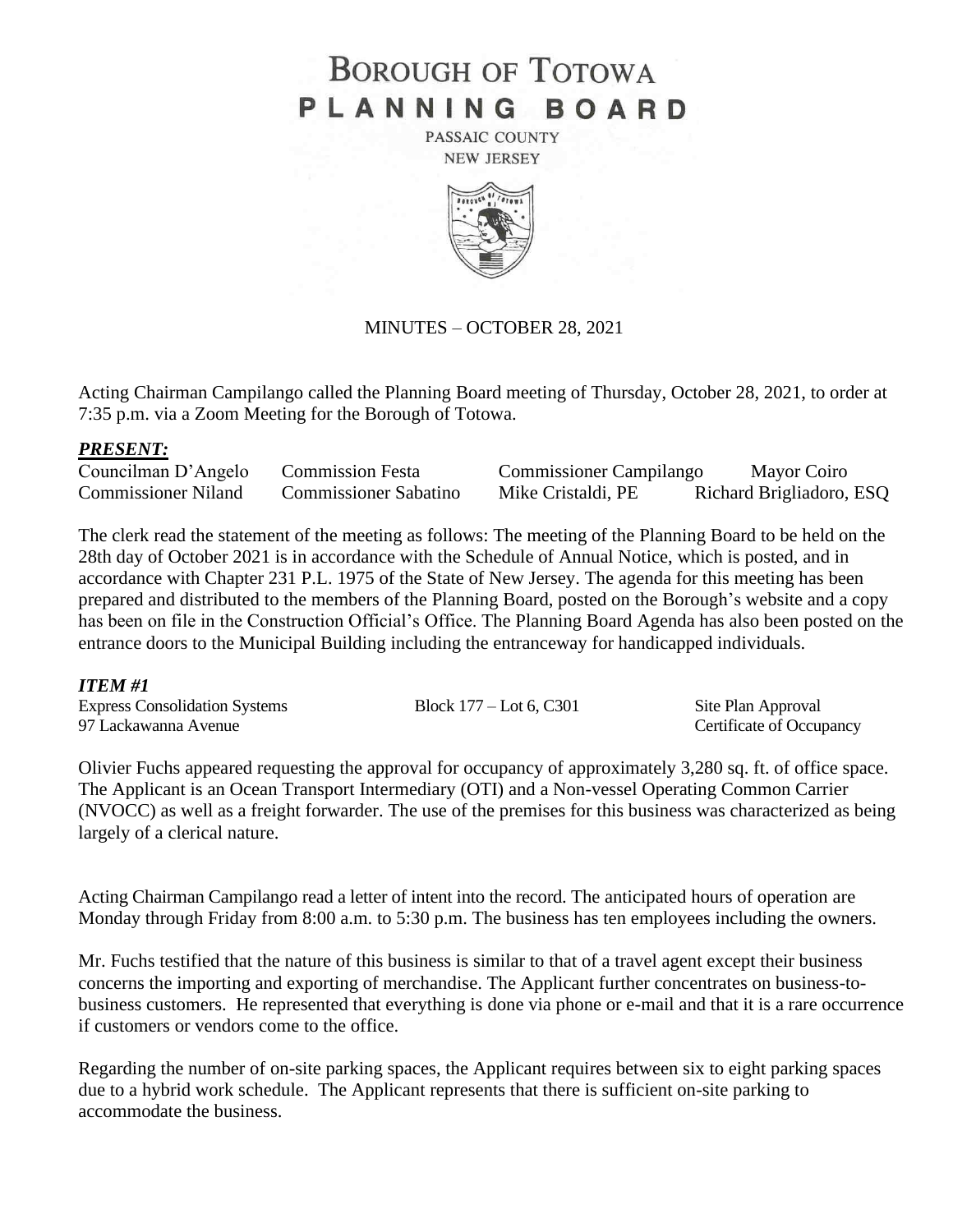# PLANNING BOARD MEETING **DEEPING COLLEGER 28, 2021** MINUTES CONTINUED PAGE 2

With respect to signage, the name of the Applicant's business will be located on the entry door to the office suite. The name of the Applicant's business would be located in the entrance lobby.

A motion was offered by Commissioner Festa and seconded by Commissioner Niland to approve the site plan as presented. This approval is subject to and contingent upon the following conditions and will be memorialized in a Resolution at a future date:

- 1. The construction of internal partitions, exits, entrances and fire safety devices are subject to and require the approval of the fire sub-code official, the fire inspector, and the building inspector.
- 2. The applicant will supply the Chief of Police with an emergency contact list and will also obtain the approval of the Police Chief pertaining to all alarms and security devices.
- 3. There will be no outside storage of equipment or materials.

Six agreed to a roll call vote… 6-0

| <b>ITEM #2</b>  |                     |                          |
|-----------------|---------------------|--------------------------|
| Camal Judo, LLC | Block $30 -$ Lot 10 | Site Plan Approval       |
| 266 Union Blvd. |                     | Certificate of Occupancy |

Anthony Camal, a retired Paterson Fire Captain who has been involved in the martial art of judo for many years, appeared requesting the approval for occupancy of approximately 3,000 sq. ft. of space to operate a martial arts school. Mr. Camal testified that their business was located in Woodland Park since 1996. However, as the result of a recent flood they were no longer able to occupy the premises and they now wish to move to this location in Totowa.

Acting Chairman Campilango read a letter of intent into the record. The anticipated hours of operation are Monday through Friday from 11:00 a.m. to 2:00 p.m., Saturday 10:00 a.m. to 3:00 p.m. with evening classes Monday through Friday from 5:00 p.m. to 9:00 p.m.

Mr. Camal testified that they will paint the front of the building to enhance its appearance. The garage will be used at the present time for storage purpose. The Applicant is proposing cosmetic changes such as painting and redecorating as well as just generally cleaning out the tenant space.

The Applicant is proposing to install a white and black sign. The Applicant stipulated that it will not have any neon signs. Furthermore, the Applicant was advised by the Planning Board that any signage in any glass window or in the glass entry door could not exceed 20% of the glass window or glass door area

A motion was offered by Commissioner Festa and seconded by Commissioner Niland to approve the site plan as presented. This approval is subject to and contingent upon the following conditions and will be memorialized in a Resolution at a future date:

- 1. The construction of internal partitions, exits, entrances and fire safety devices are subject to and require the approval of the fire sub-code official, the fire inspector, and the building inspector.
- 2. The applicant will supply the Chief of Police with an emergency contact list and will also obtain the approval of the Police Chief pertaining to all alarms and security devices. Applicant complying with the Sign Ordinances of the Borough of Totowa.
- 3. The Applicant is permitted to install a white and black sign to be located on the building. Any signage or lettering on the glass windows or glass door shall not exceed (20%) of the area of the glass window or glass door.
- 4. There will be no outside storage of equipment or materials.

Six agreed to a roll call vote… 6-0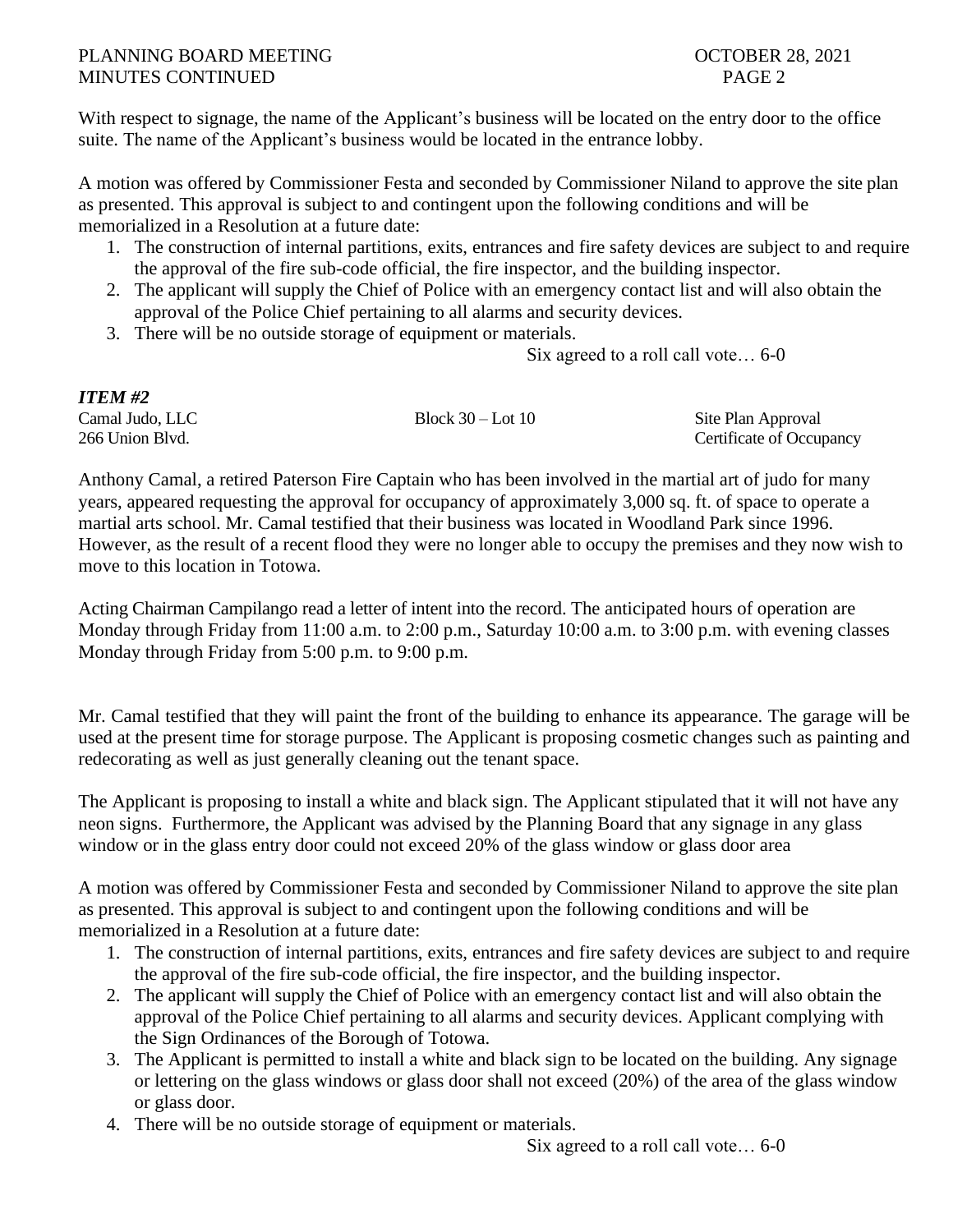#### PLANNING BOARD MEETING **DEEPING COLLEGER** 28, 2021 MINUTES CONTINUED **PAGE 3**

*ITEM #3* 20 West End Road Parking Area – Variances

West River Realty Assoc. LLC Block 170.03 – Lot 2 Preliminary & Final Site Plan

The Applicant had been in communication with Planning Board Attorney, Rich Brigliadoro and requested that this matter be carried to our regular Planning Board Meeting of December 9, 2021.

A motion was offered by Commissioner Festa and seconded by Commissioner Niland to carry this matter to our regular meeting of December 9, 2021 at 7:30pm without further notice.

Six agreed to a roll call vote… 6-0

*ITEM #4* 1 Commerce Way **Flex Warehouse** Flex Warehouse

Totowa Beacon, LLC Block 166.03 – Lot 13 Final Site Plan Approval

Raymond B. Reddin, Attorney for the applicant, provided an overview of the site from a historical perspective. He stated that at one time, 1 Commerce Way consisted of approximately 13 to 14 separate lots. There was a master developer at that time. The master developer conveyed title to Mack-Cali in 2000. Mack-Cali then presented an application for development before the Borough of Totowa Planning Board and obtain preliminary and final site plan approval to permit the construction of a 30,000 square foot flex building. Thereafter, the Applicant acquired title to the Property in approximately 2015 or 2016, and the Applicant now seeks approval to construct an approximate two-story 38,000 square foot flex building.

Mr. Trevor Curtis, P.E., testified that his office prepared the preliminary and final major site plan that was submitted to the Planning Board. He confirmed that in 2006 the site was partially constructed. At the end of the cul-de-sac, he indicated there are two access points. One is shared with Lot 12 and the other provides access into the subject lot. He characterized the existing development as substantially developed, with the exception of this building. Mr. Curtis then introduced into evidence Exhibit A-1 which was identified as a colorized version of the site plan.

Mr. Curtis testified that the Applicant previously received approval to construct a 30,000 square foot one-story building. The Applicant now seeks approval for a 38,750 square foot building, wherein the ground floor will be for warehouse purposes and there will be a partial second floor proposed for an office use. The Applicant is also proposing concrete walkways and Americans with Disabilities Act access (ADA access). Furthermore, curbing is proposed around the site and additional landscaping is proposed for the southern portion of the site. Mr. Curtis confirmed that no variances are required in this development application. Mr. Curtis addressed the sufficiency of on-site parking and represented that the Applicant is still providing the 90 parking spaces as previously approved by the Planning Board. The Applicant is also proposing a monument sign at the Commerce Way right-of-way, which sign conforms to the ordinance requirements.

Mr. Curtis also represented that the Applicant is proposing a sub-surface stormwater detention basin located beneath the northwest parking area in the front of the building. Mr. Curtis further testified regarding the proposed reductions in stormwater. He represented there will be a 50% reduction with respect to a two-year storm event, a 75% reduction relative to a ten-year storm event and an 80% reduction with respect to a 100-year storm event.

Mr. Curtis also confirmed on the record the receipt of a review report from the Board Engineer, Michael Cristaldi of Richard A. Alaimo Engineering Associates, dated October 26, 2021. Mr. Curtis testified that the Applicant would comply with all terms and conditions set forth within the Board Engineer's review report.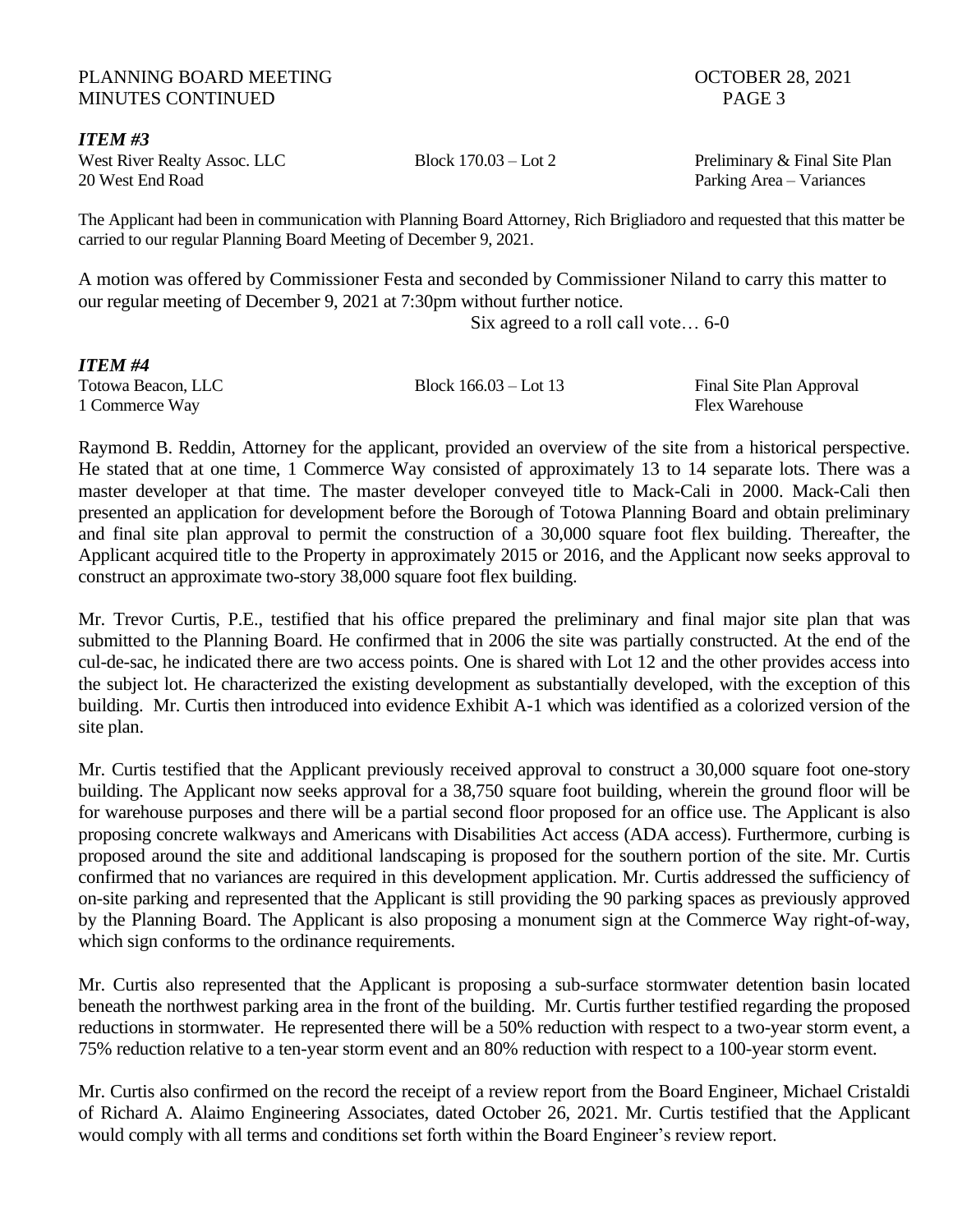# PLANNING BOARD MEETING **DEEPING COLLEGER** 28, 2021 MINUTES CONTINUED PAGE 4

Mr. Curtis indicated that the prior Applicant received approval to construct 10 loading docks. This application is reducing the number of loading docks from 10 loading docks to 5 loading docks. However, there are also drive-in loading areas within the building. Mr. Curtis stated that the height of the building is at 38 feet, which is less than the 40-foot maximum height permitted in the I-3 zone. He also confirmed that the Applicant is continuing to provide 90 on-site parking spaces which is consistent with the prior approval.

Mr. Kurt Vierheilig, AIA, a licensed architect provided testimony to the Planning Board in the field of architecture. Mr. Vierheilig introduced into evidence Exhibit A-2 which he identified as a colored rendering of the site dated October 28, 2021 and further identified as Sheet PR-1. Mr. Vierheilig represented that the proposed building is approximately 38,750 square feet. He stated that the footprint is essentially the same as that which the Board previously approved. He also confirmed that there are 5 access doors in the rear of the site and there are four (4) proposed entrances on the first floor of the building. Mr. Vierheilig also discussed other exterior building materials, indicating that there will be glazing across the front of the building, metal panels, aluminum glass storefront system, and other architectural features.

Reguarding signage, Mr. Vierheilig testified that the Applicant is proposing a monument sign. The proposed monument sign is 9 feet wide and 4 feet 4 inches in height. The sign was characterized as being a box sign externally illuminated with a total sign area of 38.97 square feet.

A motion was offered by Commissioner Festa and seconded by Commissioner Niland to open this portion of the meeting to the public.

Six agreed to a roll call vote… 6-0

# NO PUBLIC TO BE HEARD

A motion was offered by Commissioner Festa and seconded by Commissioner Niland to close this portion of the meeting to the public.

A motion was offered by Commissioner Festa and seconded by Commissioner Niland to approve the preliminary and final site plan as presented. This approval is subject to and contingent upon the following conditions and will be memorialized in a Resolution at a future date:

- 1. All terms and conditions from the Board's previous Resolution of approval shall remain in full force and effect except as satisfied or amended and not in conflict with this approval.
- 2. The granting of this application is subject to and conditioned upon the Applicant complying with all terms and conditions set forth in the Board Engineer's review report dated October 26, 2021 and prepared by Michael Cristaldi of Richard A. Alaimo Engineering Associates.
- 3. The granting of this application is subject to and conditioned upon New Jersey Department of Environmental Protection (NJDEP) approval, if required.
- 4. The granting of this application is subject to and conditioned upon Passaic County Planning Board approval, if required.
- 5. The granting of this application is subject to and conditioned upon Hudson Essex Passaic Soil Conservation District approval, if required.

Six agreed to a roll call vote… 6-0

A motion was offered by Commissioner Campilango and seconded by Commissioner Niland to approve the Planning Board Minutes of September 23, 2021 as prepared.

> Five agreed on a roll call vote……….5-0 Commissioner Festa abstained